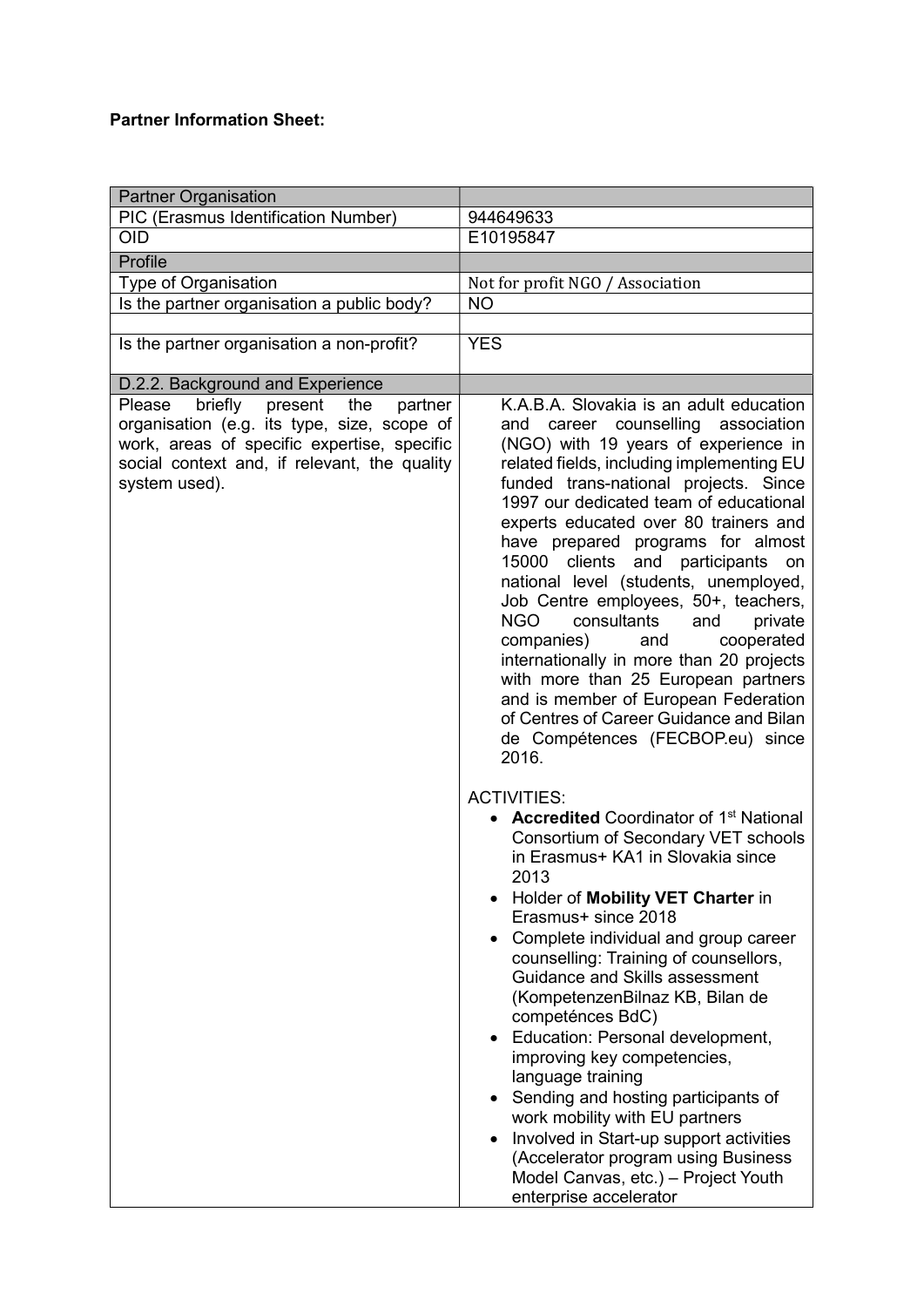|                                                                                                                                                                                                                                                                                                                                      | From 2004 K.A.B.A. coordinated and/or<br>participated in many international projects<br>within:<br>- ESF (European social fund),<br>Erasmus+ (Mobility and<br>Strategical<br>Partnerships),<br>- Leonardo (Mobility, TOI, Partnerships),<br>- Grundtvig (Partnerships),<br>- Cooperation with Swiss partner Stiftung<br>Arbeitsgestaltung,<br>- National Projects in cooperation with the<br>Labour Office & Open Society Foundation<br>K.A.B.A. Slovensko has 4 permament and 3<br>part-time<br>staff<br>and<br>over<br>20<br>trainers<br>cooperating externally on national level.                                                                                                                                                                                                                  |  |
|--------------------------------------------------------------------------------------------------------------------------------------------------------------------------------------------------------------------------------------------------------------------------------------------------------------------------------------|-------------------------------------------------------------------------------------------------------------------------------------------------------------------------------------------------------------------------------------------------------------------------------------------------------------------------------------------------------------------------------------------------------------------------------------------------------------------------------------------------------------------------------------------------------------------------------------------------------------------------------------------------------------------------------------------------------------------------------------------------------------------------------------------------------|--|
| What are the activities and experience of the<br>organisation in the areas relevant for this<br>project? What are the skills and/or expertise<br>of key persons involved in this project?<br>Please explain how the organisation brings<br>an essential added value to the project.that<br>constitutes/ complements the cooperation. | As a pioneering organization in the field of<br>career guidance and mobilities K.A.B.A.<br>Slovensko has a lot of experience with<br>individual and group career counselling and<br>guidance for various target groups - students<br>and trainees at schools, unemployed and<br>preparation of teachers and employees of<br>labour offices for career guidance.                                                                                                                                                                                                                                                                                                                                                                                                                                       |  |
|                                                                                                                                                                                                                                                                                                                                      | In 2018, K.A.B.A. Slovensko as coordinator of<br>consortium of VET school was based on 5<br>years successful history in Erasmus+ KA1<br>projects awarded by Mobility Charter VET.                                                                                                                                                                                                                                                                                                                                                                                                                                                                                                                                                                                                                     |  |
|                                                                                                                                                                                                                                                                                                                                      | Thanks to project CompCert (Erasmus+ KA2<br>partnership 2014-16) with 6 EU partners we<br>co-developed training, imported and piloted<br>bilan de competence training for BdC<br>counsellors in Slovakia 2016 and become<br>member of FECBOP. This complemented<br>previous project SCAN (2011-13 LdV TOI)<br>where we similarly adopted Austriand model<br>of KompetenzenBilanz.                                                                                                                                                                                                                                                                                                                                                                                                                     |  |
|                                                                                                                                                                                                                                                                                                                                      | Besides participating in many projects<br>K.A.B.A.Slovensko also has a lot of<br>experiences as coordinator in three major<br>National projects funded by ESF - NP PIP<br>"Bilancia<br>kompetencií<br><b>Bilan</b><br>de<br>$\sqrt{2}$<br>competénces" (2018-2021)<br>coordinating<br>counsellors performing BdC for 30.000<br>clients across 4 self-governing regions, and<br>2005-2008<br>previously<br>Infokariéra<br>(Infocareer) and KAPOR (career counselling)<br>where we involved 68 secondary schools<br>across Slovakia. The aim was to educate<br>pupils and orientate them on the labour<br>market, develop their methodical, personal<br>and social competencies. Cooperation with<br>schools continues also today in<br>other<br>projects,<br>especially<br>Erasmus+<br>KA <sub>1</sub> |  |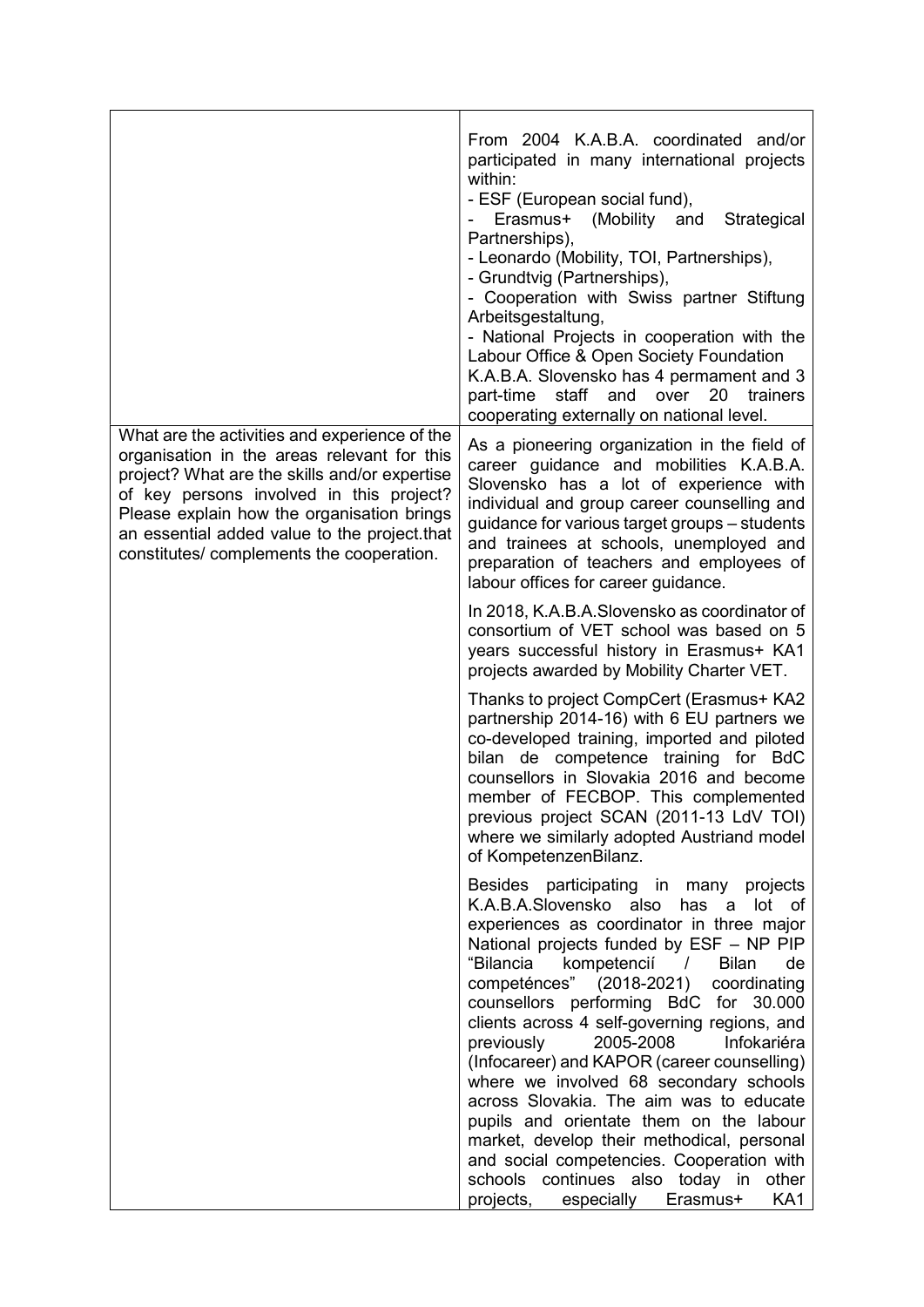| mobilities: since 2014 KABA as coordinator<br>of 1 <sup>st</sup> national consortium Erasmus+ in<br>Slovakia (in cooperation with 3 local VET<br>schools) is successfully sending over 100<br>participants (students, teachers and staff) per<br>year to UK, ES, PL, CZ and IT and as<br>consortium also hosting several groups of<br>students and teachers from abroad to gain<br>VET experience.                                                                                                                                                                                                                                                                                                                                               |
|--------------------------------------------------------------------------------------------------------------------------------------------------------------------------------------------------------------------------------------------------------------------------------------------------------------------------------------------------------------------------------------------------------------------------------------------------------------------------------------------------------------------------------------------------------------------------------------------------------------------------------------------------------------------------------------------------------------------------------------------------|
| We have experience in the field of supporting<br>(social) young entrepreneurs thanks to<br>project Young social entrepreneurs in Europe<br>(YSEE) and<br>follow-up<br>project Yount<br>Enterprise Accelerator (Leonardo TOI).                                                                                                                                                                                                                                                                                                                                                                                                                                                                                                                    |
| Since 2010 in cooperation with UK and Italian<br>partners was K.A.B.A. Slovensko involved in<br>Leonardo Mobility PLM. We successfully<br>coordinated project where we sent in two<br>groups (total 29) of young Slovak graduates<br>to gain international work experience in their<br>field, and we also hosted 8 groups of 80<br>young people from UK, whom we secure<br>language and cultural preparation, work<br>placement<br>local<br>in<br>companies<br>and<br>organizations in their respective VET sector<br>and<br>accommodation<br>and<br>travel<br>arrangements. In In 2015 within Erasmus+<br>KA1 HigherEducation for 2 months we<br>hosted also participants from Spain and are<br>preparing for group from CZ.                    |
| In 2016 expert from KABA developed<br>methodology and did training for<br>- 20<br>counsellors in Macedonia in project "Open<br>Door - For youth by youth" aimed at social<br>inclusion of vulnerable group of young people<br>within Project Fostering social inclusion<br>through employability enhancement                                                                                                                                                                                                                                                                                                                                                                                                                                     |
| On national level we are cooperating with<br>local and regional government (mayor's<br>office - city of Martin), labour offices, regional<br>NGOs and private sector. We have rich<br>experience especially in the area of Labour<br>market.<br>Ing. Maria Kubisova - director - director and<br>expert on career guidance at K.A.B.A.<br>Slovakia since 1997. Undertook training led<br>by experts from Switzerland. One of first<br>coordinators of career counselling for job-<br>seekers in Slovakia. Under her management<br>KABA participated in projects of ESF,<br>EQUAL, Grundtvig, Leonardo and in 2010<br>was awarded for the project "50+" by<br>Euroguidance Center (under Slovak NA -<br>SAAIC). Co-author of methodical materials |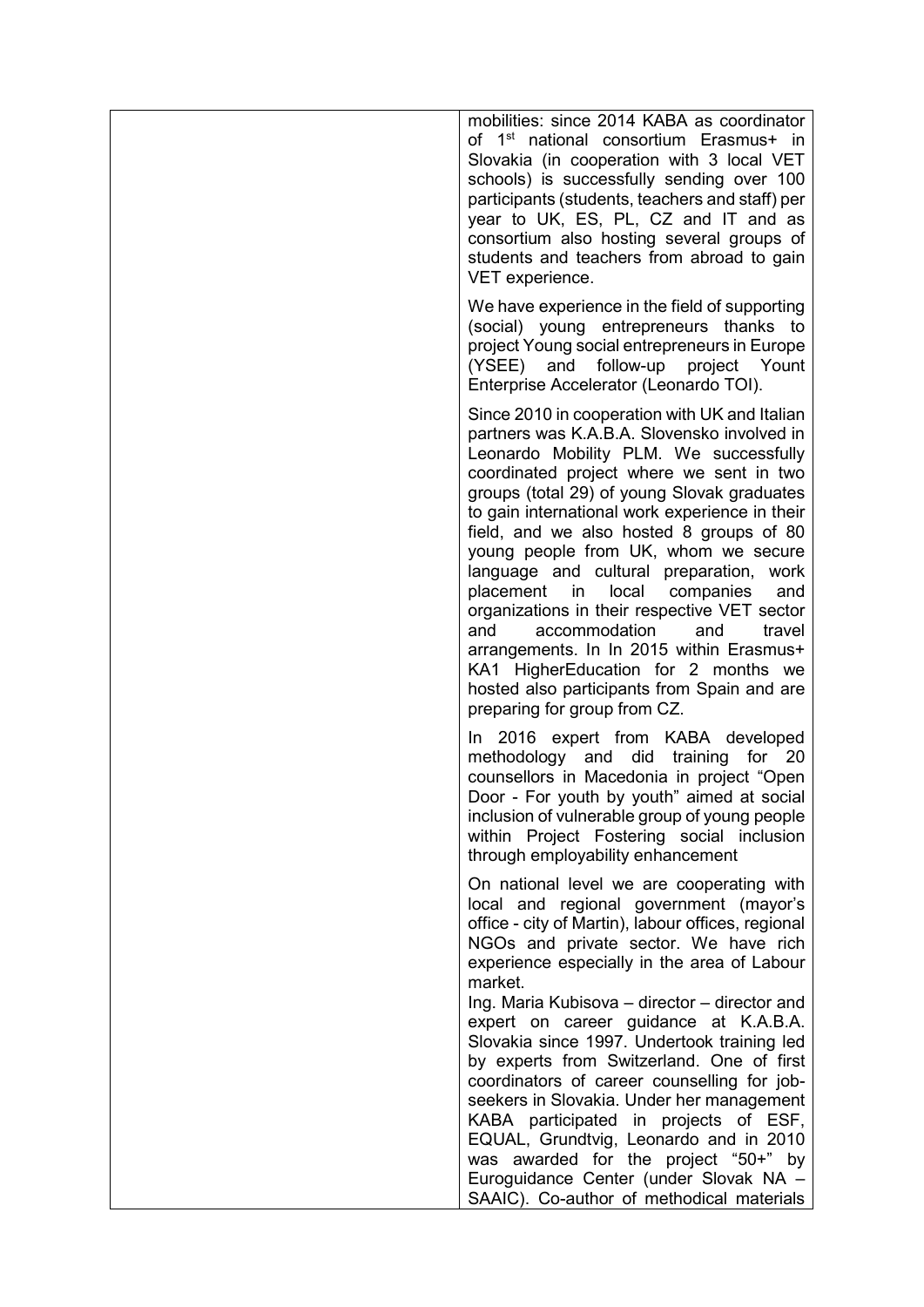| Has the partner organisation participated in<br>a European Union granted project in the 3<br>years preceding this application? |      |                                     | Atendee of number of national<br>certified<br>national<br>career counselling and softskills.<br>(Erasmus+ KA2), SCAN (Skills<br>competencies assesment),<br>counsellor for BdC.<br>Mgr. Dusana Lajciakova - international<br>coordinator for ECVET - graduated<br>Strategical management at Comenius<br>with Erasmus+, coordinator of mobility<br>vocational program, monitoring, evaluation<br>and certification of mobilities KA1 for<br>sending and hosting VET schools, actively<br>participating and organizing activities in<br>region. Participant and speaker on several<br><b>YES</b> | for career counselling in Slovakia for tutors,<br>trainers & Job Centre employees (ToT).<br>and<br>international conferences devoted to career<br>counselling and personal development.<br>Member of the council of the Adult Learners<br>Insitutions Associations (AIVD), former<br>member of the National Lifelong Learning<br>Institute workgroup at Ministry of Education<br>for creating standards & services of the<br>career counselling in Slovakia. Certified<br>trainer/coach of KompetenzBilanz (KB) and<br>trainer of<br>bilan<br>de<br>competences (BdC), i.e. Trainer of Trainers.<br>Mgr. Martin Kubis – coordinator of $1st$ national<br>consortium of Sec.schools in Erasmus+ -<br>graduated Mathematics and management at<br>Charles University in Prague, joined KABA in<br>2009. Previously part-time English trainer,<br>later coordinator of activities/trainings job-<br>seekers and clients. Experienced co-author<br>and coordinator of many projects, esp.<br>Mobilities and partnerships in Leonardo da<br>Vinci, Grundtvig, Erasmus+ (KA1, KA2),<br>started cooperation within EU, now with over<br>25 international partners. Attendee of many<br>international conferences in the field of<br><b>Involved as Coordinator and Trainer in YSEE</b><br>(Young Social Enterpreneurs) YEA (Youth<br>enterpr.accelartor) projects and CompCert<br>and<br>CompCert<br>projects Certified KB coach and certified<br>University in Bratislava, 4+ years experience<br>cooperation with non-profit oranizations from<br>ECVET workshops organized by Slovak NA |
|--------------------------------------------------------------------------------------------------------------------------------|------|-------------------------------------|------------------------------------------------------------------------------------------------------------------------------------------------------------------------------------------------------------------------------------------------------------------------------------------------------------------------------------------------------------------------------------------------------------------------------------------------------------------------------------------------------------------------------------------------------------------------------------------------|------------------------------------------------------------------------------------------------------------------------------------------------------------------------------------------------------------------------------------------------------------------------------------------------------------------------------------------------------------------------------------------------------------------------------------------------------------------------------------------------------------------------------------------------------------------------------------------------------------------------------------------------------------------------------------------------------------------------------------------------------------------------------------------------------------------------------------------------------------------------------------------------------------------------------------------------------------------------------------------------------------------------------------------------------------------------------------------------------------------------------------------------------------------------------------------------------------------------------------------------------------------------------------------------------------------------------------------------------------------------------------------------------------------------------------------------------------------------------------------------------------------------------------------------------------------------------------|
| If yes, please indicate<br><b>EU Programm</b>                                                                                  | Year |                                     | Project Identification or Contact                                                                                                                                                                                                                                                                                                                                                                                                                                                                                                                                                              | Applicant/                                                                                                                                                                                                                                                                                                                                                                                                                                                                                                                                                                                                                                                                                                                                                                                                                                                                                                                                                                                                                                                                                                                                                                                                                                                                                                                                                                                                                                                                                                                                                                         |
|                                                                                                                                |      | Number                              |                                                                                                                                                                                                                                                                                                                                                                                                                                                                                                                                                                                                | <b>Beneficiary Name</b>                                                                                                                                                                                                                                                                                                                                                                                                                                                                                                                                                                                                                                                                                                                                                                                                                                                                                                                                                                                                                                                                                                                                                                                                                                                                                                                                                                                                                                                                                                                                                            |
| Erasmus + KA1                                                                                                                  | 2021 | 2021-1-SK01-KA121-VET-<br>000010377 |                                                                                                                                                                                                                                                                                                                                                                                                                                                                                                                                                                                                | K.A.B.A. Slovensko                                                                                                                                                                                                                                                                                                                                                                                                                                                                                                                                                                                                                                                                                                                                                                                                                                                                                                                                                                                                                                                                                                                                                                                                                                                                                                                                                                                                                                                                                                                                                                 |